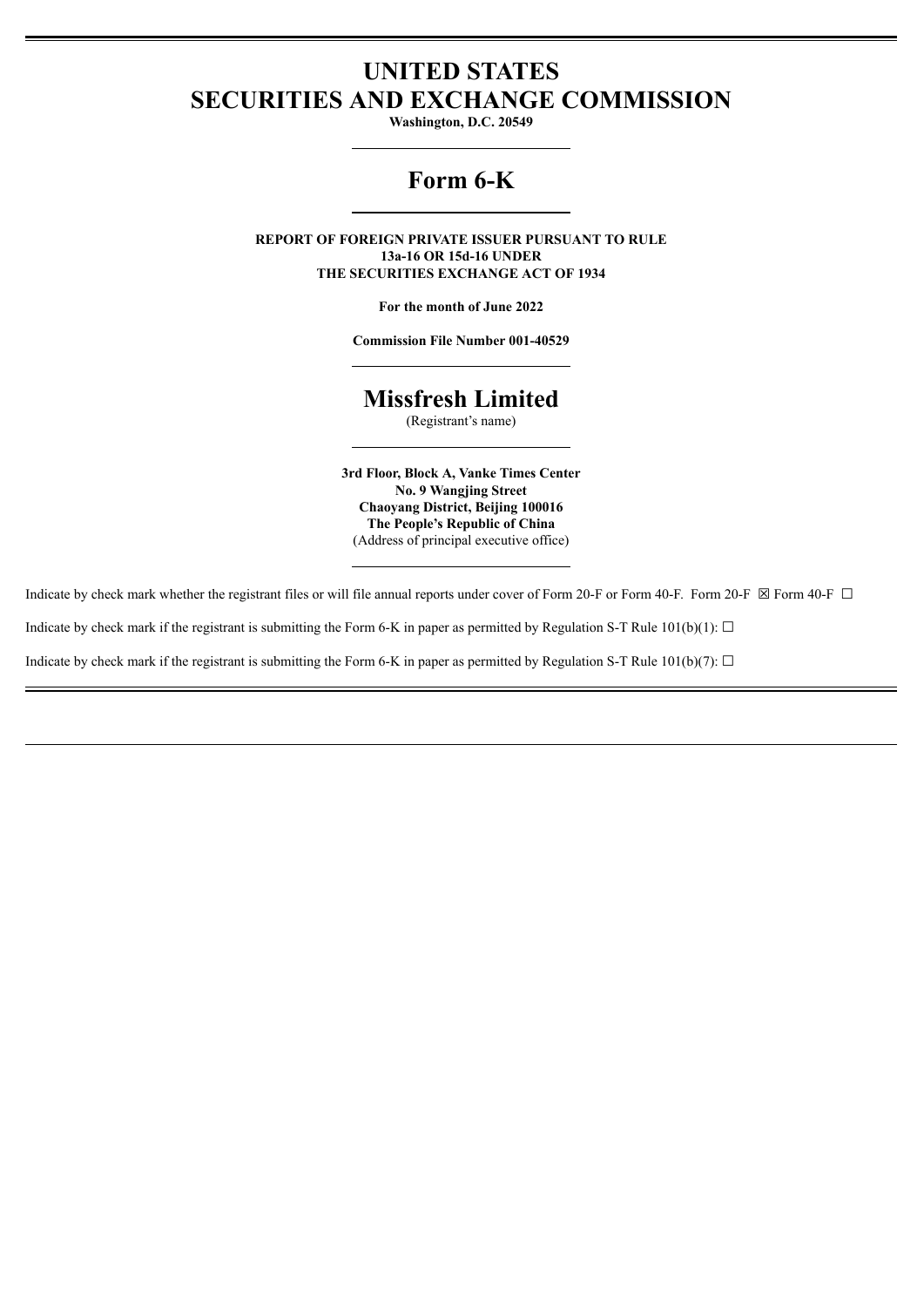### **SIGNATURES**

Pursuant to the requirements of the Securities Exchange Act of 1934, the registrant has duly caused this report to be signed on its behalf by the undersigned, thereunto duly authorized.

## **Missfresh Limited**

By: /s/ Zheng Xu Name: Zheng Xu Title: Chairman of the Board of Directors and Chief Executive Officer

Date: June 6, 2022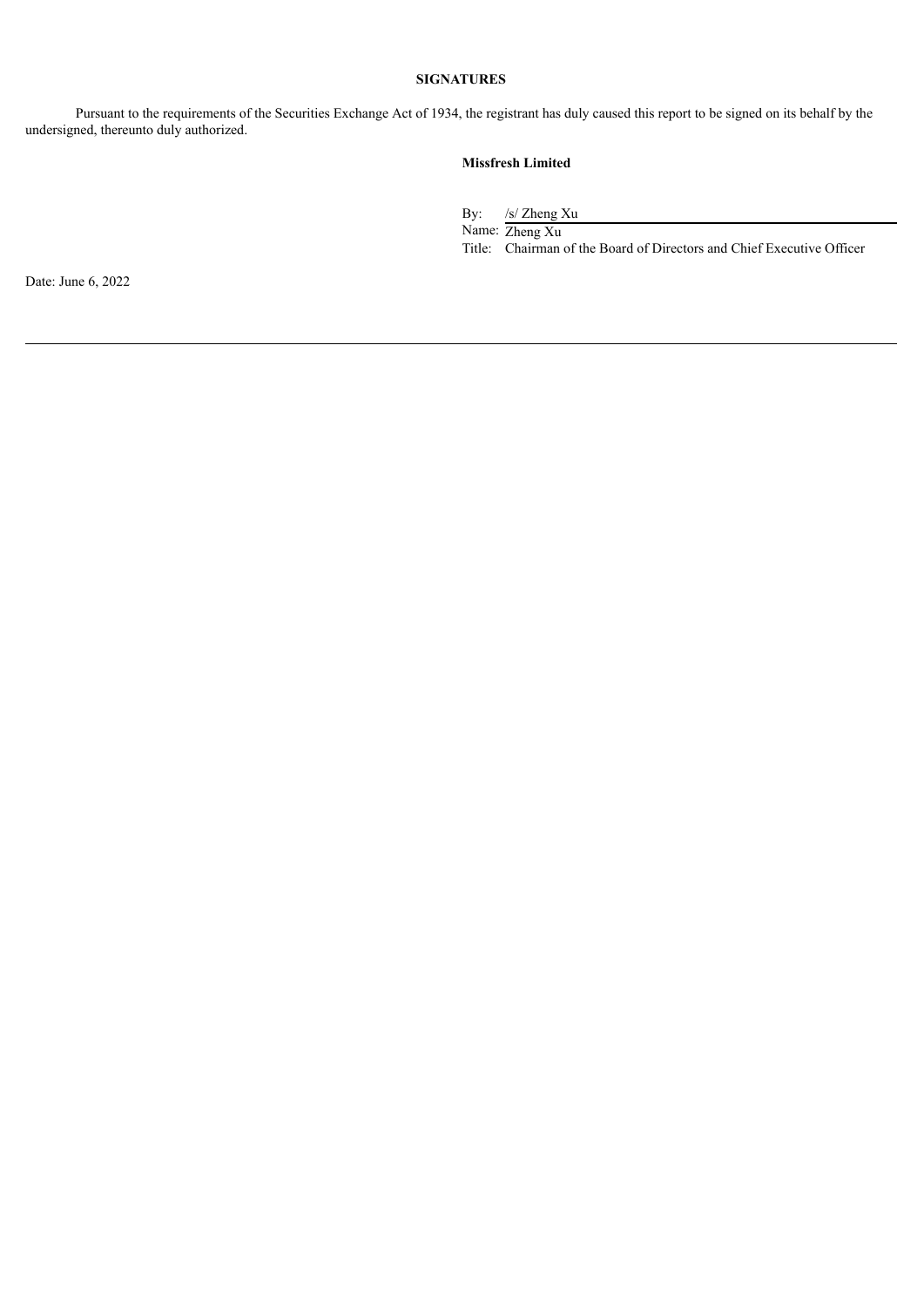## **Exhibit Index**

Exhibit [99.1—Missfresh](#page-3-0) Announces Receipt of Minimum Bid Price Notice from Nasdaq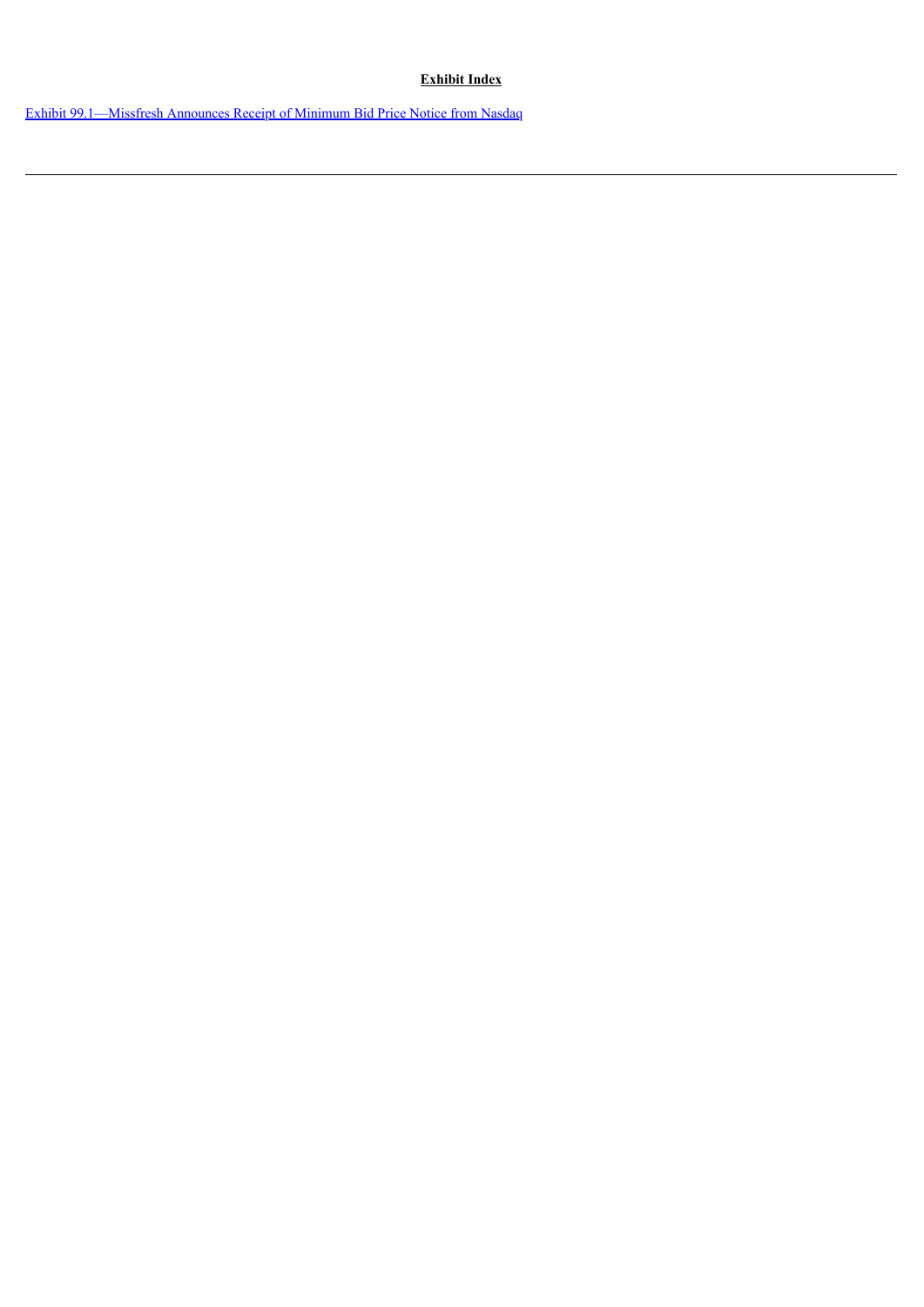#### **Missfresh Announces Receipt of Minimum Bid Price Notice from Nasdaq**

<span id="page-3-0"></span>BEIJING, June 04, 2022 (GLOBE NEWSWIRE)—Missfresh Limited (NASDAQ: MF) ("Missfresh" or the "Company"), an innovator and leader in China's neighborhood retail industry, today announced that it has received a written notification from the staff of the Listing Qualifications Department of The Nasdaq Stock Market LLC ("Nasdaq") dated June 2, 2022, indicating that for the last 30 consecutive business days, the closing bid price of the Company's American depositary shares (the "ADSs") was below the minimum bid price of US\$1.00 per share requirement set forth in Nasdaq Listing Rule 5450(a)(1). The Nasdaq notification letter has no current effect on the listing or trading of the Company's ADSs on Nasdaq.

Pursuant to the Nasdaq Listing Rule 5810(c)(3)(A), the Company is provided with a compliance period of 180 calendar days, or until November 29, 2022, to regain compliance under the Nasdaq Listing Rules. If at any time during the 180-day compliance period, the closing bid price of the Company's ADSs is US\$1.00 per share or higher for at least ten consecutive business days, Nasdaq will provide the Company written confirmation of compliance and the matter will be closed.

In the event the Company does not regain compliance by November 29, 2022, subject to the determination by the staff of Nasdaq, the Company may be eligible for an additional 180-day compliance period.

The Nasdaq notification letter does not affect the Company's business operations, and the Company will take all reasonable measures to regain compliance within the prescribed grace period.

#### **About Missfresh**

Missfresh Limited is an innovator and leader in China's neighborhood retail industry. The Company invented the Distributed Mini Warehouse (DMW) model to operate an integrated online-and-offline on-demand retail business focusing on offering fresh produce and fast-moving consumer goods (FMCGs). Through the "Missfresh" mobile application and Mini Program embedded in third-party social platforms, consumers can easily purchase quality groceries at their fingertips and have the finest products delivered to their doorstep in 37 minutes, on average.

Leveraging its core capabilities, Missfresh launched an intelligent fresh market business in the second half of 2020. This innovative business model is dedicated to standardizing and transforming fresh markets into smart fresh malls. Missfresh has also built up a full stack of proprietary technologies that empower a wide range of participants in the neighborhood retail business, such as supermarkets, fresh markets and local retailers, to jumpstart and efficiently operate their business digitally.

For more information, please visit: http://ir.missfresh.cn.